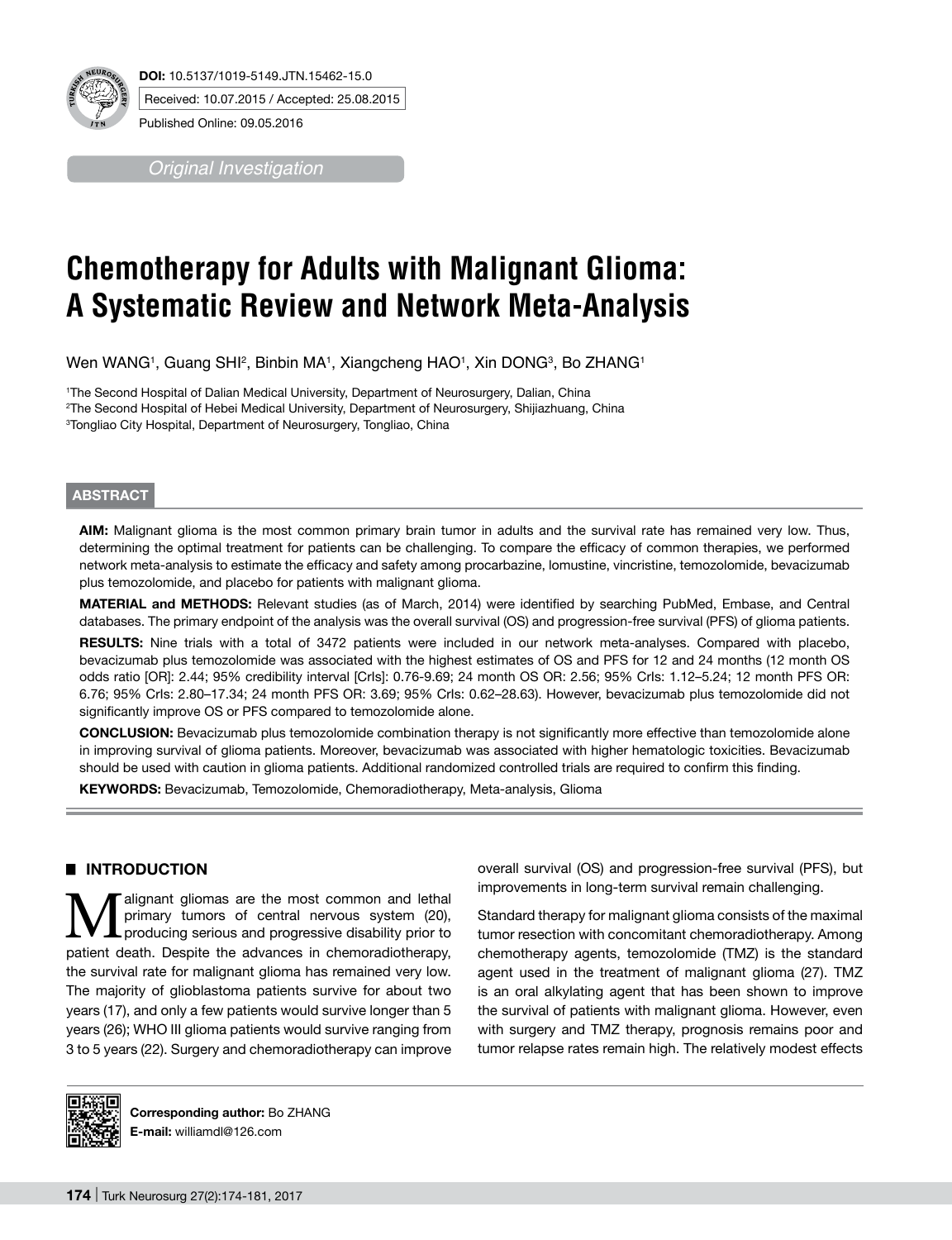of current standard therapies underscore the urgent need for new therapeutic approaches to treat glioma patients (13).

Recently, it is reported that glioblastomas are highly vascularized because of vascular endothelial growth factor A (VEGF-A) (6), which regulates the VEGF signal-transduction pathway (19). Anti-angiogenesis agents have emerged a potential therapeutic strategy for glioma patients. Bevacizumab is a humanized monoclonal anti-body against VEGF and can normalize tumor vasculature (8). Recent evidence supports the use of bevacizumab as a monotherapy for recurrent glioma (16). For example, bevacizumab alone or in combination with chemotherapeutic agents can improve the OS and PFS of glioma patients (7,11,12), particularly when combined with TMZ.

Many therapeutic strategies that for treating malignant gliomas and standard meta-analyses of these approaches have been unable to integrate all randomized controlled trails (RCTs) in one analysis (1,2,4,7,12,15,21,27,28). Furthermore, these analyses include indirect comparisons between different therapeutic strategies. By contrast, network meta-analysis can integrate all RCTs that compare different therapeutic strategies against each other or a placebo group (18). Moreover, network metaanalysis can compare direct and indirect evidence in a network of trials that included multiple interventions and present the relationship of these comparisons (23). This approach integrates all of the relevant evidence to increase the precision of the meta-analysis and produce a more accurate ranking of all of the analyzed therapeutic strategies.

To accurately compare bevacizumab plus TMZ combination therapy (BEV) to other approaches in glioma patients, we performed the network meta-analysis to estimate the efficacy and safety of procarbazine, lomustine, and vincristine (PCV), TMZ, BEV, and placebo for patients with malignant gliomas.

# █ **MATERIAL and METHODS**

## **Search Strategy**

To identify relevant studies, we searched Pubmed, Embase and the Cochrane databases for systematic reviews published through March 2014 with no language restriction. The Medical Subject Heading and keywords used for the search included: Glioma; Chemotherapy, Adjuvant; Radiotherapy; Procarbazine; Lomustine; Vincristine; Temozolomide; Bevacizumab. We performed a cited references search by using Web of Science and checked the reference lists for both published and unpublished studies. Moreover, we also reviewed the reference lists of published meta-analyses of chemotherapeutic therapies for patients with malignant gliomas. The primary endpoint of this meta-analysis was overall survival (OS) and progression-free survival (PFS). Data extraction was performed by two independent investigators and any discrepancies between selections were resolved through discussion.

#### **Eligibility of Studies**

Inclusion criteria for retrieved studies were: (a) randomized controlled trials of chemoradiotherapy strategies in patients with malignant gliomas (WHO III; IV); (b) randomized treatment allocation; (c) follow-up time of greater than one year; (d) the

incidence of events in the study population was specified or could be calculated. Using these criteria, a total of 9 trials were included in our network meta-analyses (Figure 1).

#### **Data Abstraction and Quality Assessment**

Two independent reviewers (WW, BZ) performed data abstraction. We used discussion and consensus to resolve discrepancies. Definitions of the endpoints (OS and PFS) were the same across all trials. The risk of bias in each study was evaluated by using the Cochrane Collaboration's tool. We assessed risk of bias categories based on the items in each study, as follows: sequence generation, allocation concealment, blinding, incomplete data outcomes, selective outcome reporting, and other causes of bias.

#### **Statistical Analysis**

We carried out pair-wise meta-analyses and used the  $I^2$ statistic to assess the possibility of statistical heterogeneity using the Higgins–Thompson method (14): no heterogeneity: < 25%, low heterogeneity: 25-50%, moderate heterogeneity: 50-75%, high heterogeneity: > 75%. The Markov Chain Monte Carlo simulation was used to perform multi-treatment metaanalysis within a Bayesian framework (24). All data analyses were performed using Aggregate Data Drug Information System (ADDIS) v1.16.5 (Drugis, Groningen, NL).

We used node-splitting (9) and pair-wise meta-analyses to evaluate the inconsistency of direct comparisons of indirect evidence in the network meta-analysis. The direct and indirect evidence, in accordance in the split node, were analyzed in



**Figure 1:** Flow chart indicating the selection process for this meta-analysis.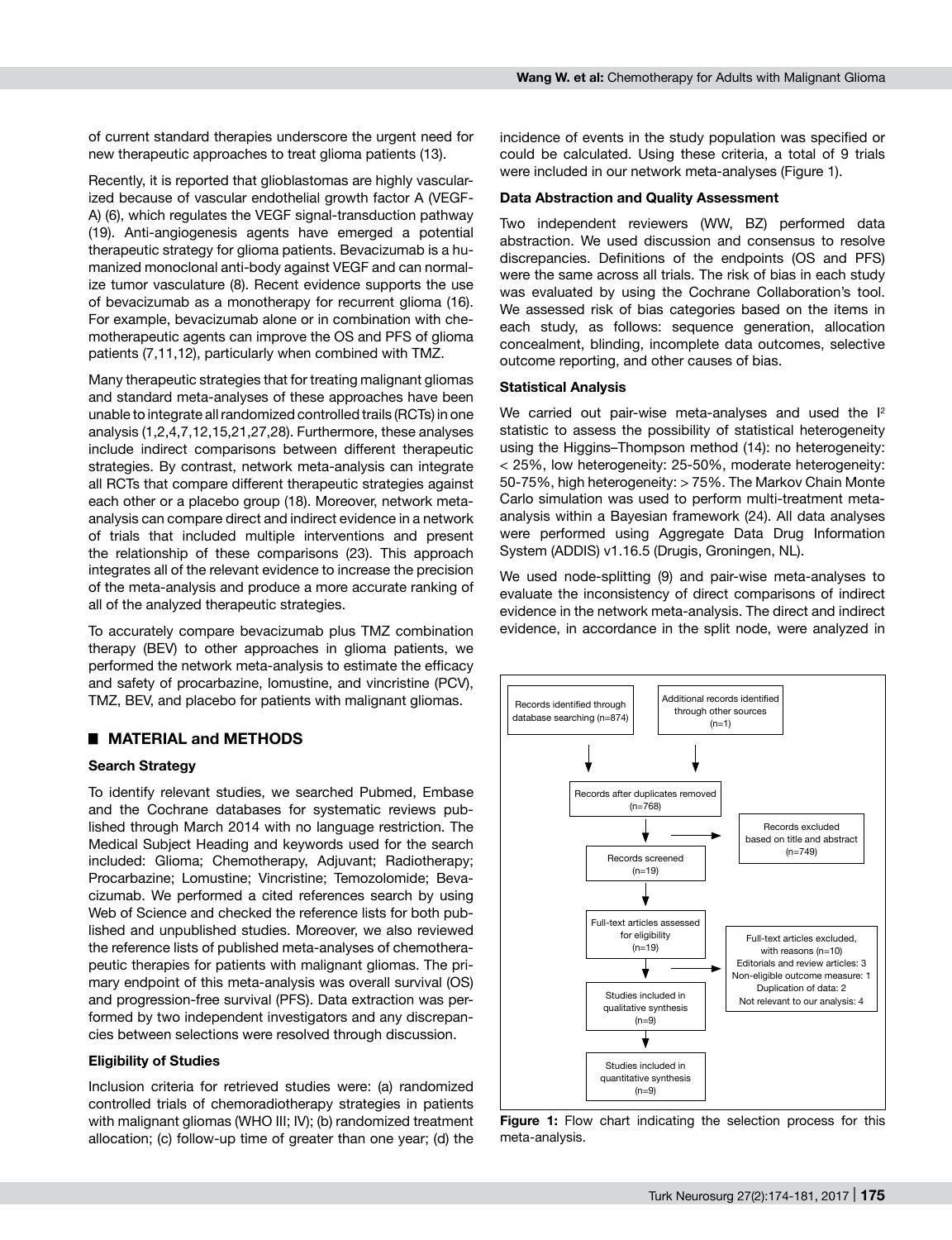a node-splitting assessment. Significant heterogeneity was defined at p<0.05. Therapeutic efficacy was assessed based on the odds ratio (OR) with 95% credibility interval (CrIs). Results were considered statistically significant if the CrIs did not include 1.0. No statistical adjustment was made for multiple comparisons. The rank probability was calculated and different interventions for each outcome were ranked according to the estimated effect size. The characteristics, relevant outcomes (OS and PFS), mean age of patients, and follow up durations for all trials was recorded.

# █ **RESULTS**

## **Literature Search**

The initial search of all databases for relevant studies yielded 875 publications (301 from PubMed, 261 from Embase, 312 from Central, and 1 additional record from the reference list). These studies were limited to human subjects, RCTs, and published before March 2014. Of these 875 studies, 866 excluded for being duplicate studies or other inconsistencies with the study criteria identified in the title, abstract, of full text of the manuscript. The remaining nine trials were included in the final analysis (Table I).

#### **Study Characteristics**

The nine remaining trials included four different therapeutic strategies tested in malignant glioma patients. Two studies compared bevacizumab plus TMZ combination therapy (BEV) to TMZ therapy alone, one study compared procarbazine, lomustine, and vincristine (PCV) to TMZ therapy. Six of the studies included placebo controls. Two of the placebocontrolled studies assessed the efficacy of PCV on anaplastic oligodendroglioma or anaplastic oligoastrocytoma, while the remaining four compared TMZ to placebo on glioblastoma. These studies resulted in six theoretical comparisons for each of the primary outcomes. From these studies we established a network of eligible comparisons for the multiple-treatment meta-analysis (Figure 2A) and compared the primary endpoints of OS and PFS (Table II).

## **Risk of Bias**

We assessed the biases of our included studies using Cochrane Collaboration's tool (Figure 2B, C). Two of the included trials did not describe the method used for generating the allocation sequence (1,12). One trial performed by Oike et al. featured high risk of bias in random sequence generation and allocation concealment but included a historical control (21). In addition, one study did not adequately describe the participants, personnel and outcome assessment, so the risk of bias was considered unclear (27). All the included trials featured low incomplete outcome data, selective reporting, and other biases except for one early closed trial performed by Kocher et al. (15).

**Table I:** Characteristics of Included Studies

Table I: Characteristics of Included Studies

## **Overall Survival**

The primary outcome to assess therapeutic efficacy was OS estimates of glioma patients receiving each therapy. Among the therapies, PCV resulted in the lowest estimate of overall

| Clinical trial Age Male Treatment Follow-                                                                    |           |      |                                         |          |                | ပိ      | 8O      | PFS                                                                           | PFS   |         |                         |       |                                 | (24-month) T (toxicity) Anemia Leukopenia Neutropenia Thrombocytopenia                                                                                                                           |
|--------------------------------------------------------------------------------------------------------------|-----------|------|-----------------------------------------|----------|----------------|---------|---------|-------------------------------------------------------------------------------|-------|---------|-------------------------|-------|---------------------------------|--------------------------------------------------------------------------------------------------------------------------------------------------------------------------------------------------|
|                                                                                                              |           | ಸಿ   |                                         | g        |                |         |         | $(12 \cdot \text{month})$ $(24 \cdot \text{month})$ $(12 \cdot \text{month})$ |       |         |                         |       |                                 |                                                                                                                                                                                                  |
| Gilben et al.<br>2014                                                                                        | 58        | 59.5 | BEV vs.<br>TMZ                          |          | 20.5 m 312/309 | 200/192 | 47/50   | 133/96                                                                        | 17/27 | 303/300 | 21                      | 16/7  | 22/11                           | 31/23                                                                                                                                                                                            |
| Chinot et al<br>2014                                                                                         | 56.5 63   |      | BEV vs.<br>TMZ                          | 14 m     | 458/463        | 322/293 | 139/118 | 189/110                                                                       | 13/8  | 461/450 | ₽                       | g     | $\frac{\mathsf{D}}{\mathsf{D}}$ | 69/44                                                                                                                                                                                            |
| Brada et al.<br>2010                                                                                         | 53        | 64.4 | PCV vs.<br>TMZ                          | 12 m     | 224/223        | 54/65   | 9/12    | 17/24                                                                         | 5/6   | 221/220 | 4/2                     | 19/18 | 18/18                           | 16/28                                                                                                                                                                                            |
| van den Bent<br>et al. 2006                                                                                  | 49.2 57.6 |      | Placebo vs.<br>NC<br>P                  |          | 60 m 183/185   | 147/149 | 100/112 | 95/119                                                                        | 72/89 | 183/161 | 0/11                    | 0/48  | 0/52                            | 0/34                                                                                                                                                                                             |
| Cairncross<br>et al. 2006                                                                                    | 43.2 60.2 |      | Placebo vs.<br>NO<br>A                  |          | 5.1 y 142/147  | 127/123 | 101/100 | 92/99                                                                         | 63/80 | 141/146 | 50                      | g     | 0/62                            | 0/54                                                                                                                                                                                             |
| Stupp et al.<br>2005                                                                                         | 56.5 62.8 |      | Placebo vs.<br>TMZ                      | 28 m     | 286/287        | 144/174 | 23/57   | 26/77                                                                         | 4/24  | 286/284 | $\frac{4}{3}$           | 0/20  | 0/21                            | 0/33                                                                                                                                                                                             |
| Oike et al.<br>2013                                                                                          | 59.6 64.2 |      | Placebo vs.<br>TMZ                      | 14 m     | 36/45          | 16/32   | 5/13    | g                                                                             | g     | 36/45   | S3                      | 80    | $\frac{4}{3}$                   | $\frac{\Omega}{\Sigma}$                                                                                                                                                                          |
| Kocher et al.<br>2008                                                                                        | 58.5 66.1 |      | Placebo vs.<br>TMZ                      | $\geq 1$ | 33/29          | 23/21   | 4/5     | 4/7                                                                           | ₽     | 33/28   | $\frac{\Omega}{\Sigma}$ | 7/16  | ę                               | g                                                                                                                                                                                                |
| Athanassiou<br>et al. 2005                                                                                   |           |      | 50 63.7 Placebo vs. 11.2 m 53/57<br>TMZ |          |                | 8/32    | g       | 4/21                                                                          | g     | 53/57   | $\overline{z}$          | S     | g                               | S3                                                                                                                                                                                               |
| OS: Overall survival, PFS: Progression-free survival, ND: No data, T: Total, Follow-up: m: Months, y: Years. |           |      |                                         |          |                |         |         |                                                                               |       |         |                         |       |                                 | PCV: Procarbazine, lomustine, and vincristine plus radiotherapy, <b>TMZ:</b> Temozolomide plus radiotherapy, BEV: Bevacizumab plus temozolomide and radiotherapy, Pl <b>acebo:</b> Radiotherapy, |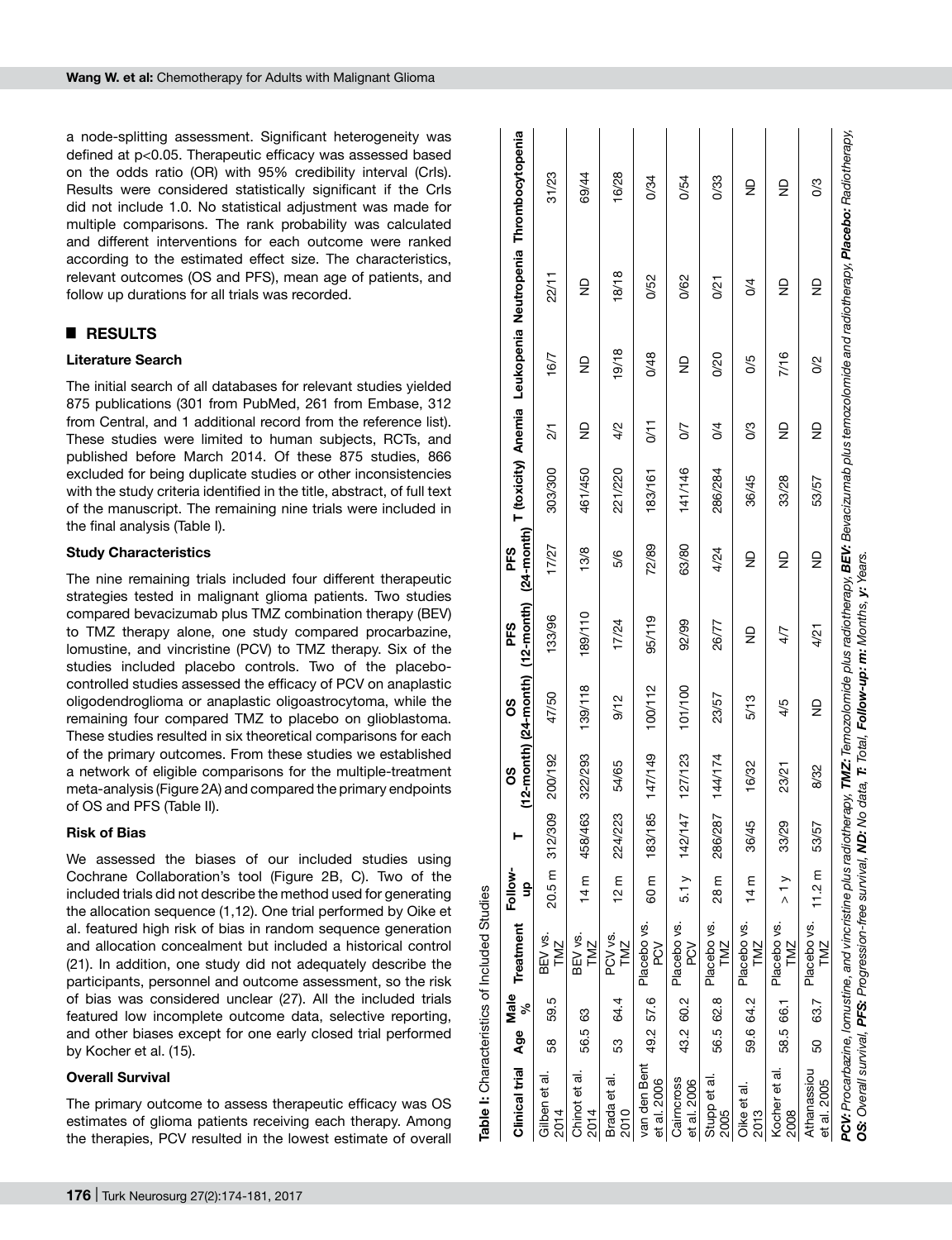

Figure 2: A) Network of eligible comparisons for the meta-analysis. The numbers represent the number of trials comparing each treatment pair. **BEV:** bevacizumab plus temozolomide and radiotherapy; **TMZ:** temozolomide plus radiotherapy; **PCV:** procarbazine, lomustine, and vincristine plus radiotherapy; **Placebo:** radiotherapy; **B)** Risk of bias graph; **C)** Risk of bias summary diagram.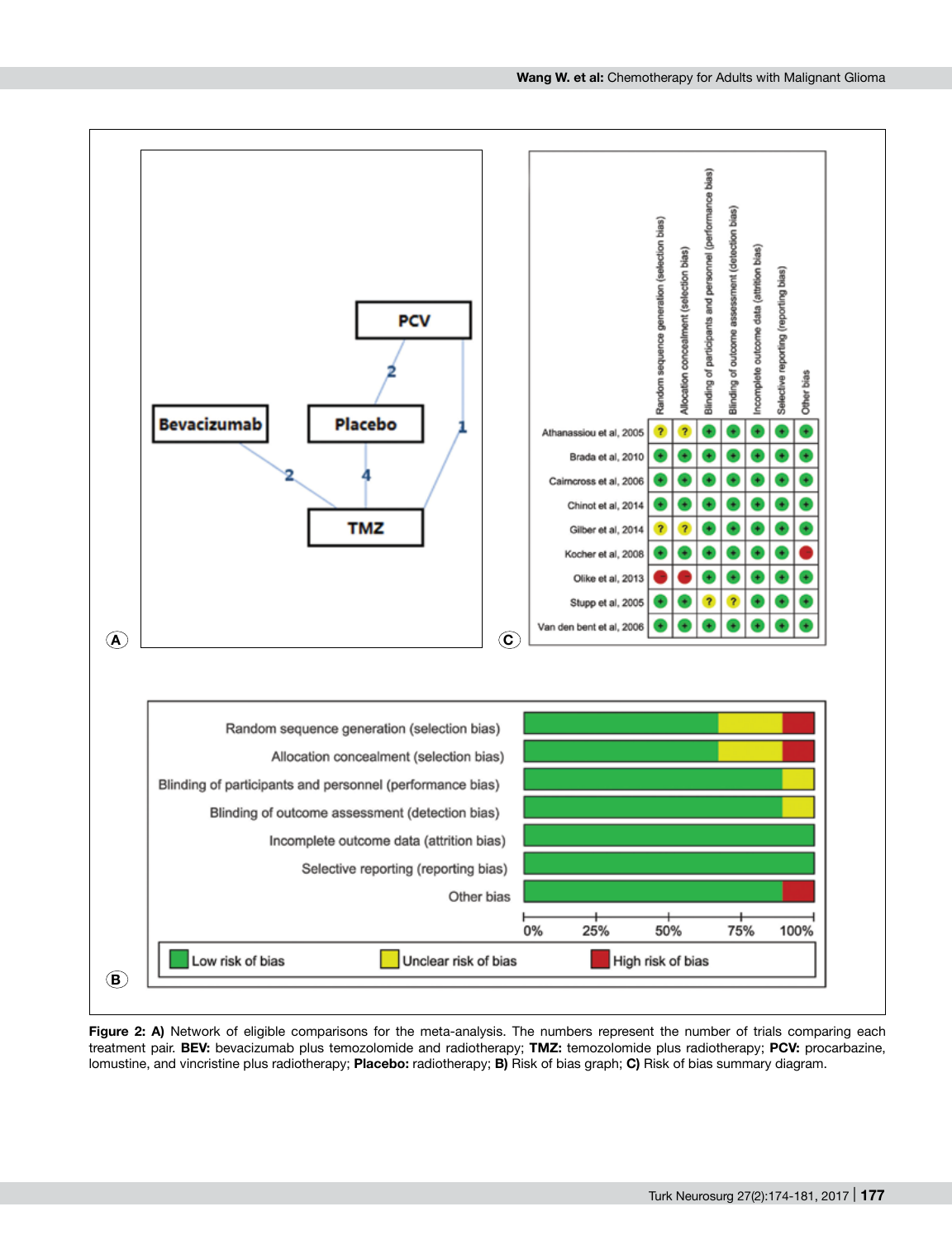| OS (12-month)  | <b>BEV</b>         | <b>PCV</b>        | <b>Placebo</b>   | <b>TMZ</b>         |
|----------------|--------------------|-------------------|------------------|--------------------|
| <b>BEV</b>     | 1                  | 0.41(0.09, 1.57)  | 0.41(0.10, 1.32) | 0.80(0.28, 2.26)   |
| <b>PCV</b>     | 2.43 (0.64, 11.14) | 1.                | 0.99(0.40, 2.44) | 1.96 (0.80, 5.65)  |
| Placebo        | 2.44 (0.76, 9.69)  | 1.01 (0.41, 2.49) | 1                | 2.00 (1.03, 4.63)  |
| <b>TMZ</b>     | 1.25 (0.44, 3.54)  | 0.51(0.18, 1.25)  | 0.50(0.22, 0.98) | 1                  |
| OS (24-month)  | <b>BEV</b>         | <b>PCV</b>        | Placebo          | <b>TMZ</b>         |
| <b>BEV</b>     | 1                  | 0.45(0.20, 1.13)  | 0.39(0.19, 0.89) | 0.89(0.52, 1.59)   |
| <b>PCV</b>     | 2.20 (0.88, 4.94)  | 1                 | 0.87(0.50, 1.45) | 1.96 (0.99, 3.73)  |
| Placebo        | 2.56 (1.12, 5.24)  | 1.14 (0.69, 1.99) | 1                | 2.30 (1.27, 3.87)  |
| <b>TMZ</b>     | 1.12 (0.63, 1.92)  | 0.51(0.27, 1.01)  | 0.44(0.26, 0.79) | 1                  |
| PFS (12-month) | <b>BEV</b>         | <b>PCV</b>        | <b>Placebo</b>   | <b>TMZ</b>         |
| <b>BEV</b>     | 1                  | 0.24(0.09, 0.63)  | 0.15(0.06, 0.36) | 0.51(0.26, 1.00)   |
| <b>PCV</b>     | 4.21 (1.59, 11.18) | 1                 | 0.63(0.33, 1.16) | 2.14 (1.06, 4.48)  |
| Placebo        | 6.76 (2.80, 17.34) | 1.59(0.86, 3.05)  | 1                | 3.44 (1.87, 6.53)  |
| TMZ            | 1.96 (1.00, 3.84)  | 0.47(0.22, 0.94)  | 0.29(0.15, 0.53) | 1                  |
| PFS (24-month) | <b>BEV</b>         | <b>PCV</b>        | <b>Placebo</b>   | <b>TMZ</b>         |
| <b>BEV</b>     | 1                  | 0.45(0.06, 3.00)  | 0.27(0.03, 1.62) | 1.08(0.29, 3.51)   |
| <b>PCV</b>     | 2.22 (0.33, 15.62) | 1                 | 0.61(0.19, 1.61) | 2.40 (0.52, 10.41) |
| Placebo        | 3.69 (0.62, 28.63) | 1.64 (0.62, 5.25) | 1                | 3.99 (1.00, 18.52) |
| TMZ            | 0.92(0.29, 3.48)   | 0.42(0.10, 1.93)  | 0.25(0.05, 1.00) | 1                  |

**Table II:** Network Meta-Analysis Results

*PCV: Procarbazine, lomustine, and vincristine plus radiotherapy, TMZ: Temozolomide plus radiotherapy, BEV: Bevacizumab plus temozolomide and radiotherapy, Placebo: Radiotherapy, OS: Overall survival, PFS: Progression-free survival.* 

survival (OR: 1.01; 95% CrIs: 0.41–2.49), followed by TMZ and BEV. However, all therapies extended 12-month OS estimates when compared to placebo, and neither TMZ or BEV was significantly more effective than PCV. A comparison of 24-month OS estimates yielded similar results, with PCV resulting in the lowest OS estimates (OR: 1.14; 95% CrIs: 0.69–1.99). However, BEV and TMZ significantly improved 24-month OS estimates compared to placebo.

#### **Progression-Free Survival**

The analysis of PFS yielded similar results to the analysis of OS estimates for the therapeutic strategies. Among the included therapies, PCV resulted in the lowest 12 and 24-month PFS estimates (12-month OR: 1.59; 95% CrIs: 0.86–3.05; 24-month OR: 1.64; 95% CrIs: 0.62–5.25), followed by TMZ and BEV. However, all the treatments lengthened progressionfree survival compared with placebo. TMZ and BEV were not significantly more effective than PCV in lengthening PFS. Furthermore, there were no significant differences between the PFS estimates of TMZ and BEV.

## **Hematologic Toxicity**

Analysis of hematologic toxicities among the therapies

indicated that PCV, TMZ, and BEV were all more toxic than placebo. Among the therapies, BEV resulted in the highest rate of hematologic toxicity. Furthermore, TMZ resulted in significantly less hematologic toxicity than PCV in glioma patients.

#### **Ranking of Treatments**

Among the therapies, BEV was ranked highest in 12-month OS (70% chance of being the best therapy), the 24-month OS (70%), and 12-month PFS (97%). However, TMZ ranked the highest for 24-month PFS (51%) (Table III).

#### **Consistency of Network-Model**

No inconsistencies were observed when we compared the effect estimates based on direct versus indirect evidence using node-splitting and pair-wise meta-analysis (Table IV). These data suggest that our model is very robust.

## █ **DISCUSSION**

Through this meta-analysis, we assessed efficacy and safety of procarbazine, lomustine, and vincristine (PCV), TMZ, bevacizumab plus TMZ (BEV) and placebo for patients with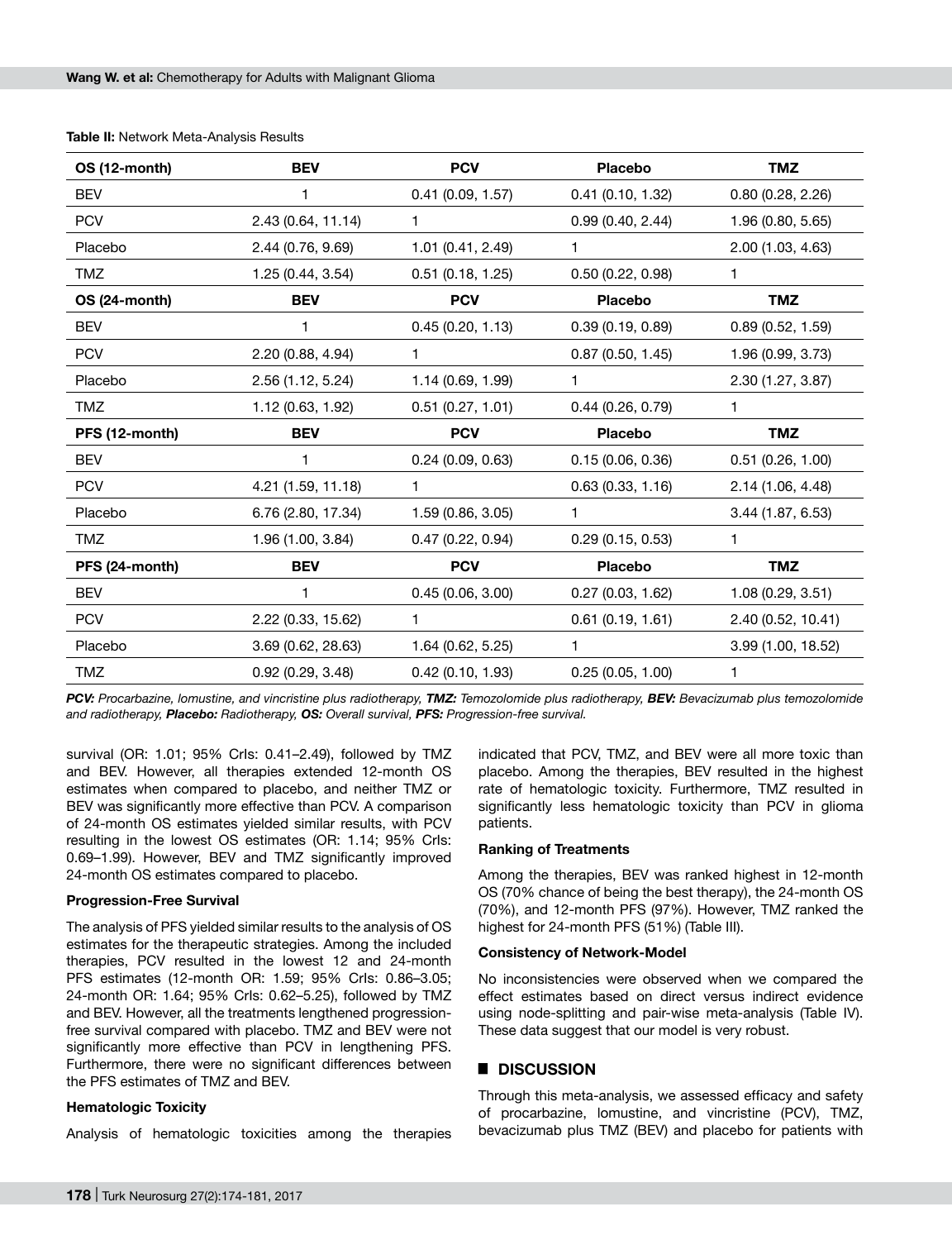| Drug           | Rank 1 | Rank 2 | Rank 3 | Rank 4 |
|----------------|--------|--------|--------|--------|
| OS (12-month)  |        |        |        |        |
| <b>BEV</b>     | 0.70   | 0.22   | 0.05   | 0.03   |
| <b>PCV</b>     | 0.03   | 0.05   | 0.44   | 0.48   |
| Placebo        | 0.01   | 0.03   | 0.47   | 0.49   |
| <b>TMZ</b>     | 0.26   | 0.69   | 0.04   | 0.00   |
| OS (24-month)  |        |        |        |        |
| <b>BEV</b>     | 0.70   | 0.26   | 0.02   | 0.01   |
| <b>PCV</b>     | 0.02   | 0.03   | 0.70   | 0.26   |
| Placebo        | 0      | 0.01   | 0.26   | 0.73   |
| <b>TMZ</b>     | 0.28   | 0.70   | 0.02   | 0      |
| PFS (12-month) |        |        |        |        |
| <b>BEV</b>     | 0.97   | 0.02   | 0      | 0      |
| <b>PCV</b>     | 0      | 0.02   | 0.93   | 0.05   |
| Placebo        | 0      | 0      | 0.05   | 0.95   |
| <b>TMZ</b>     | 0.02   | 0.96   | 0.02   | 0      |
| PFS (24-month) |        |        |        |        |
| <b>BEV</b>     | 0.41   | 0.44   | 0.10   | 0.04   |
| <b>PCV</b>     | 0.07   | 0.11   | 0.74   | 0.08   |
| Placebo        | 0.01   | 0.02   | 0.11   | 0.86   |
| TMZ            | 0.51   | 0.43   | 0.05   | 0.01   |

**Table III:** Ranking Based on Simulations

*PCV: Procarbazine, lomustine, and vincristine plus radiotherapy, TMZ: Temozolomide plus radiotherapy, BEV: Bevacizumab plus temozolomide and radiotherapy, Placebo: Radiotherapy, OS: Overall survival, PFS: Progression-free survival.*

malignant gliomas. Our network meta-analysis indicates that BEV and TMZ all significantly improve 24-month OS and 12-month PFS of glioma patients compared to placebo. However, these therapies were not equal when compared to each other.

When all available treatments were ranked in the network meta-analysis, we observed that BEV was the top ranked therapy with regards to 12 and 24-month OS and 12-month PFS. However, BEV also had the highest rates of hematologic toxicity, even though the primary target of is VEGF Receptor (10). In contrast, TMZ improved 24-month PFS with minimal toxicity. Furthermore, while the differences between OS and PFS with BEV and TMZ therapies were not significantly different. These results suggest that BEV may not be an

effective therapy for malignant glioma. Further investigations are warranted to confirm this finding.

Our results are consistent with the current body of evidence supporting the benefits of TMZ for glioma patients. TMZ can improve OS and PFS through various mechanisms. For example, TMZ has a cytotoxic effect on dividing by interfering with DNA replication (3,5). Furthermore, TMZ can sensitize cancer cells to other chemotherapeutic agents (25).

Our analysis indicated that PCV was the least efficient therapy for glioma patients, as 12-month OS and PFS were not significantly improved compared to placebo. Moreover, PCV resulted in significant hematological toxicity. However, PCV did confer a significant survival advantage with regards to 24-month PFS. This result may indicate a delayed benefit for PCV therapy.

Among the trials, two of the RCTs (4, 28) assessed the efficacy of PCV on anaplastic oligodendroglioma or anaplastic oligoastrocytoma and one (2) on GBMs and anaplastic oligodendrogliomas grouped together. The prognosis is different for WHO III gliomas, but we focused on the issue that whether bevacizumab could prolong the 12 and 24-month OS and 12 and 24-month PFS on glioblastoma. Moreover, because of the superior model of network meta-analysis, the heterogeneity would decrease (23).

One limitation of our meta-analysis is that it included two RCTs comparing BEV and TMZ but only one trial comparing PCV and TMZ. Thus there was less data available to assess the efficacy of PCV. In addition, overestimation or underestimation of the treatment effect is a concern in the smaller trials included in our analysis. Thus, our conclusions regarding the efficacy and safety of these therapeutic strategies should be interpreted with caution. Further, we could not control for the impact of the different treatment details (e.g. drug dosage, radiation time or duration, treatment cycles) in our analysis. In order to more accurately assess the efficacy of these treatments, additional high-quality RCTs will be necessary.

# █ **CONCLUSION**

Our meta-analysis indicates that bevacizumab plus temozolomide can improve OS and PFS of malignant glioma patients, but is also associated with high rates of hematologic toxicity. Furthermore, this therapy was not significantly more efficient than temozolomide alone, the standard chemotherapy for glioma patients, which has minimal toxicity. Thus, we suggest that bevacizumab should be used with caution for treating glioma patients.

## █ **Acknowledgements**

This work was supported in part by National Natural Science Foundation of China (Grant number 81372714).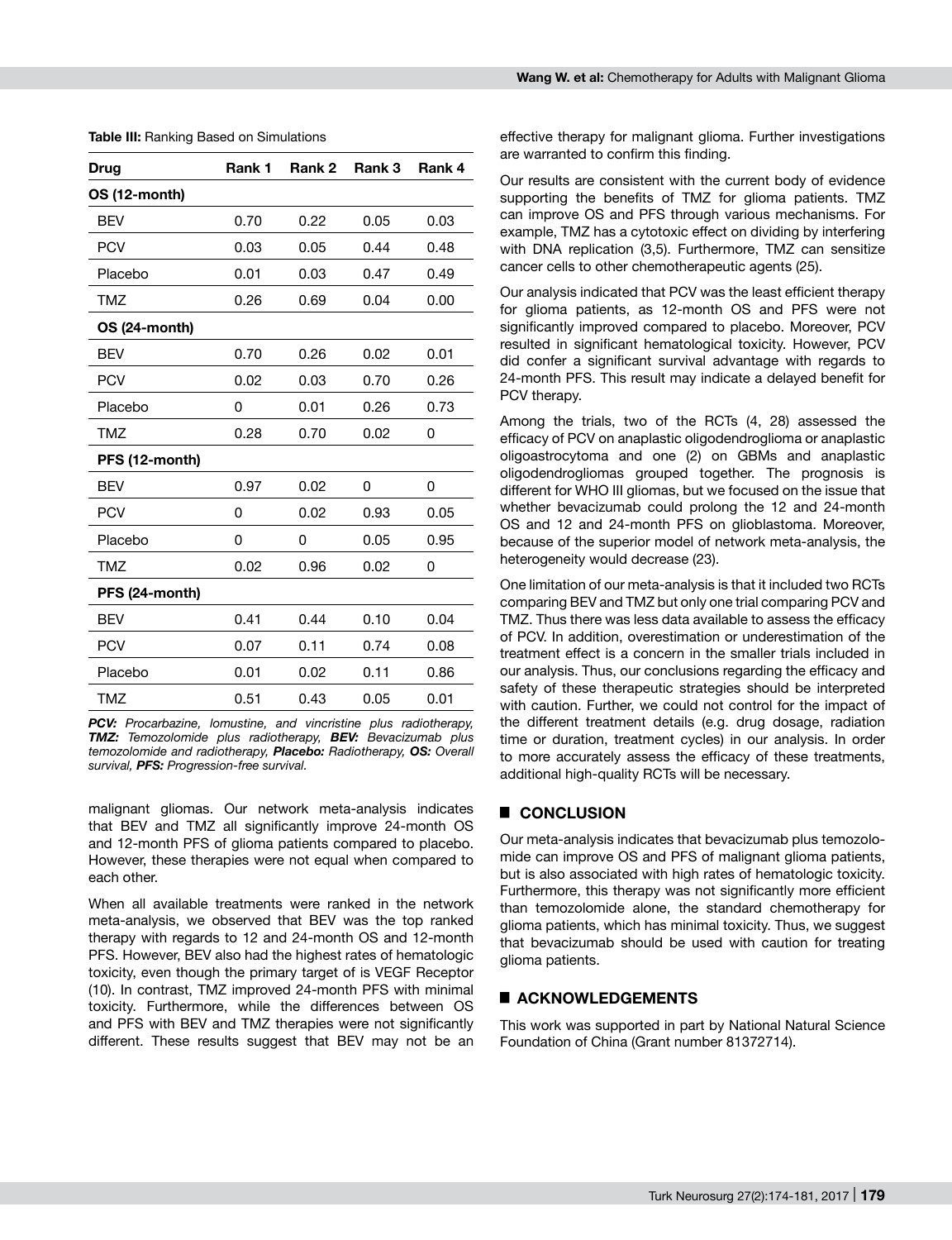| Name           | <b>Direct Effect</b>    | <b>Indirect Effect</b>      | <b>Overall</b>            | p-<br><b>Value</b> | <b>Pair-wise</b><br>meta-analyses | Heterogeneity | N of<br>trials |
|----------------|-------------------------|-----------------------------|---------------------------|--------------------|-----------------------------------|---------------|----------------|
| OS (12-month)  |                         |                             |                           |                    |                                   |               |                |
| PCV, Placebo   | $0.22$ (-0.97, 1.37)    | $-0.60$ $(-2.48, 1.15)$     | $-0.01$ $(-0.91, 0.89)$   | 0.32               | 1.21 (0.74, 1.98)                 | $I2 = 27.2%$  | $\overline{2}$ |
| PCV, TMZ       | $0.26$ (-1.32, 1.90)    | $1.06(-0.27, 2.59)$         | $0.67$ (-0.22, 1.73)      | 0.32               | 1.30 (0.85, 1.97)                 | $I2 = NA$     | 1              |
| Placebo, TMZ   | 0.86(0.08, 1.76)        | $0.02$ (-1.92, 1.96)        | 0.69(0.02, 1.53)          | 0.30               | 2.43 (1.13, 5.21)                 | $I2 = 74.4%$  | 4              |
| TMZ, BEV       |                         |                             |                           |                    | 1.24 (0.99, 1.56)                 | $I2 = 12.6%$  | 2              |
| OS (24-month)  |                         |                             |                           |                    |                                   |               |                |
| PCV, Placebo   | $-0.07$ $(-0.65, 0.56)$ | $-0.60$ $(-1.85, 0.71)$     | $-0.13$ $(-0.69, 0.37)$   | 0.40               | 0.93(0.64, 1.35)                  | $I2 = 26.9%$  | $\overline{c}$ |
| PCV, TMZ       | $0.35(-0.81, 1.48)$     | $0.87$ (-0.05, 1.77)        | $0.68(-0.01, 1.32)$       | 0.46               | 1.36 (0.56, 3.29)                 | $I2 = NA$     | 1              |
| Placebo, TMZ   | 0.96(0.25, 1.60)        | $0.39$ (-0.96, 1.66)        | 0.83(0.24, 1.35)          | 0.38               | 2.62 (1.67, 4.09)                 | $12 = 0%$     | 3              |
| TMZ, BEV       |                         |                             |                           |                    | 1.13(0.83, 1.54)                  | $12 = 33.9%$  | $\sqrt{2}$     |
| PFS (12-month) |                         |                             |                           |                    |                                   |               |                |
| PCV, Placebo   | $-0.33$ $(-1.04, 0.42)$ | $-1.02$ ( $-2.38$ , 0.28)   | $-0.46$ $(-1.12, 0.15)$   | 0.27               | 0.72(0.49, 1.06)                  | $12 = 32.6%$  | $\overline{c}$ |
| PCV, TMZ       | $0.39(-0.72, 1.54)$     | 1.05(0.11, 2.14)            | 0.76(0.06, 1.50)          | 0.29               | 1.47 (0.77, 2.82)                 | $I2 = NA$     | 1              |
| Placebo, TMZ   | 1.40 (0.69, 2.14)       | $0.72$ (-0.62, 2.11)        | 1.23 (0.63, 1.88)         | 0.28               | 3.83 (2.51, 5.84)                 | $12 = 0%$     | 3              |
| TMZ, BEV       |                         |                             |                           |                    | 1.96 (1.45, 2.64)                 | $I2 = 48.0\%$ | $\sqrt{2}$     |
| PFS (24-month) |                         |                             |                           |                    |                                   |               |                |
| PCV, Placebo   | $-0.37$ $(-1.62, 0.85)$ | $-1.73$ $(-4.63, 1.07)$     | $-0.49(-1.66, 0.48)$ 0.29 |                    | 0.69(0.50, 0.93)                  | $12 = 0%$     | 2              |
| PCV, TMZ       | $0.19(-1.75, 2.15)$     | $1.50(-0.65, 3.78)$         | $0.88(-0.66, 2.34)$       | 0.28               | 1.21 (0.36, 4.03)                 | $I2 = NA$     | 1              |
| Placebo, TMZ   | 1.93 (0.12, 3.87)       | $0.55$ ( $-1.70$ , $2.95$ ) | 1.38 (-0.00, 2.92)        | 0.27               | 6.43 (2.20, 18.79)                | $I2 = NA$     | 1              |
| TMZ, BEV       |                         |                             |                           |                    | 0.95(0.35, 2.55)                  | $12 = 69.8%$  | $\overline{c}$ |

**Table IV:** Node-Splitting and Pair-Wise Meta-Analysis

*PCV:* Procarbazine, lomustine, and vincristine plus radiotherapy, **TMZ:** Temozolomide plus radiotherapy, **BEV:** Bevacizumab plus temozolomide *and radiotherapy, Placebo: Radiotherapy, OS: Overall survival, PFS: Progression-free survival.* 

# █ **ReferenceS**

- 1. Athanassiou H, Synodinou M, Maragoudakis E, Paraskevaidis M, Verigos C, Misailidou D, Antonadou D, Saris G, Beroukas K, Karageorgis P: Randomized phase II study of temozolomide and radiotherapy compared with radiotherapy alone in newly diagnosed glioblastoma multiforme. J Clin Oncol 23:2372- 2377, 2005
- 2. Brada M, Stenning S, Gabe R, Thompson LC, Levy D, Rampling R, Erridge S, Saran F, Gattamaneni R, Hopkins K, Beall S, Collins VP, Lee SM: Temozolomide versus procarbazine, lomustine, and vincristine in recurrent high-grade glioma. J Clin Oncol 28: 4601-4608, 2010
- 3. Brandes AA, Basso U, Reni M, Vastola F, Tosoni A, Cavallo G, Scopece L, Ferreri AJ, Panucci MG, Monfardini S, Ermani M, Gruppo Italiano Cooperativo di Neuro-Oncologia: First-line chemotherapy with cisplatin plus fractionated temozolomide in recurrent glioblastoma multiforme: a phase II study of the Gruppo Italiano Cooperativo di Neuro-Oncologia. J Clin Oncol 22: 1598-1604, 2004
- 4. Cairncross G, Berkey B, Shaw E, Jenkins R, Scheithauer B, Brachman D, Buckner J, Fink K, Souhami L, Laperierre N, Mehta M, Curran W: Phase III trial of chemotherapy plus radiotherapy compared with radiotherapy alone for pure and mixed anaplastic oligodendroglioma: Intergroup Radiation Therapy Oncology Group Trial 9402. J Clin Oncol 24:2707- 2714, 2006
- 5. Cavaliere R, Wen PY, Schiff D: Novel therapies for malignant gliomas. Neurol Clin 25:1141-1171, 2007
- 6. Chi AS, Sorensen AG, Jain RK, Batchelor TT: Angiogenesis as a therapeutic target in malignant gliomas. Oncologist 14: 621-636, 2009
- 7. Chinot OL, Wick W, Mason W, Henriksson R, Saran F, Nishikawa R, Carpentier AF, Hoang-Xuan K, Kavan P, Cernea D, Brandes AA, Hilton M, Abrey L, Cloughesy T: Bevacizumab plus radiotherapy-temozolomide for newly diagnosed glioblastoma. N Engl J Med 370: 709-722, 2014